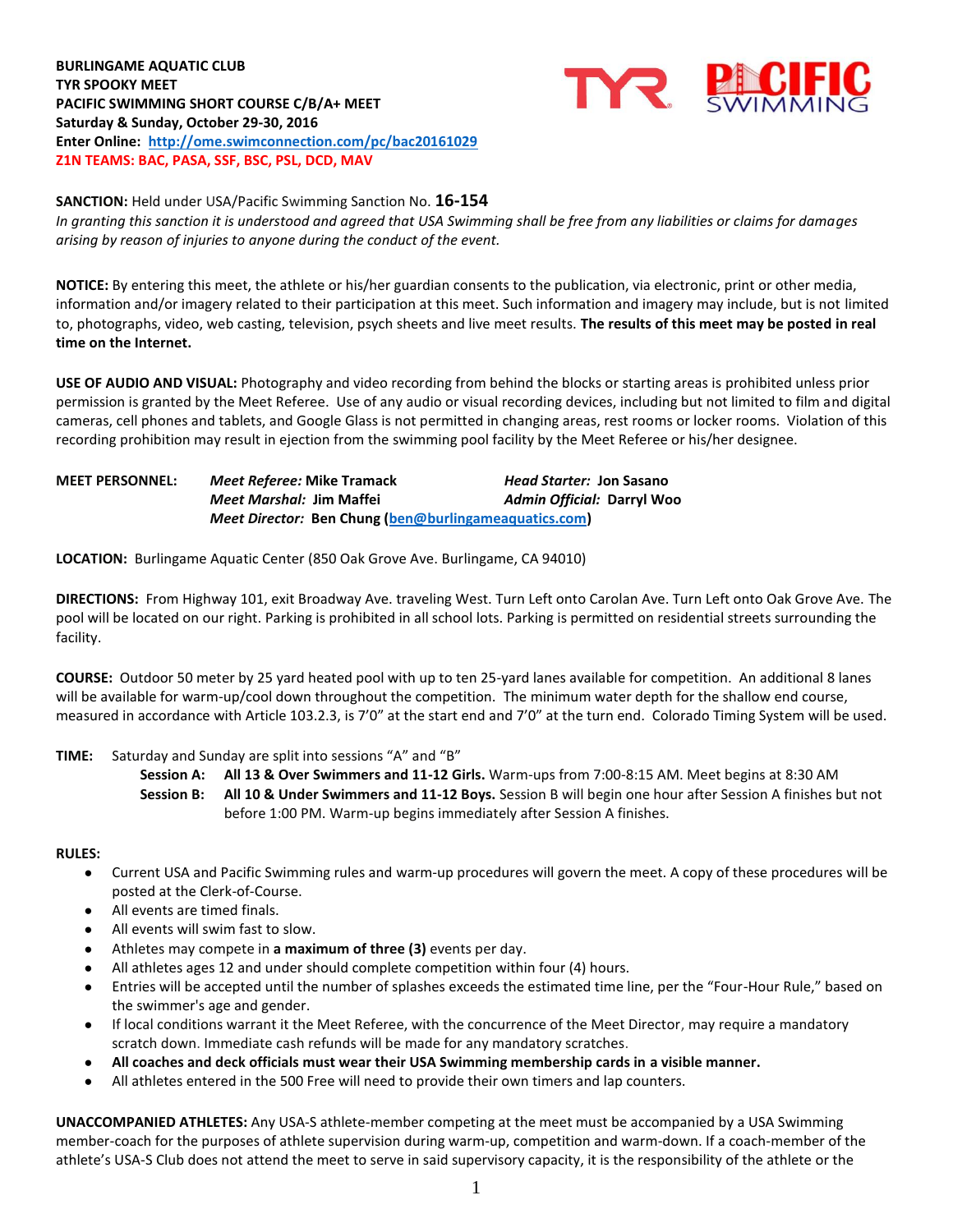athlete's legal guardian to arrange for supervision by a USA-S member-coach. The Meet Director or Meet Referee may assist the athlete in making arrangements for such supervision; however, it is recommended that such arrangements be made in advance of the meet by the athlete's USA-S Club Member-Coach.

**RACING STARTS:** Athletes must be certified by a USA-S member-coach as being proficient in performing a racing start, or must start the race in the water. It is the responsibility of the athlete or the athlete's legal guardian to ensure compliance with this requirement.

# **RESTRICTIONS:**

- Smoking and the use of other tobacco products is prohibited on the pool deck, in the locker rooms, in spectator seating, on standing areas and in all areas used by athletes, during the meet and during warm-up periods.
- Sale and use of alcoholic beverages is prohibited in all areas of the meet venue.
- No glass containers are allowed in the meet venue.
- No propane heater is permitted except for snack bar/meet operations.
- All shelters must be properly secured.
- Changing into or out of swimsuits other than in locker rooms or other designated areas is prohibited.
- Destructive devices, to include but not limited to, explosive devices and equipment, firearms (open or concealed), blades, knives, mace, stun guns and blunt objects are strictly prohibited in the swimming facility and its surrounding areas. If observed, the Meet Referee or his/her designee may ask that these devices be stored safely away from the public or removed from the facility. Noncompliance may result in the reporting to law enforcement authorities and ejection from the facility. Law enforcement officers (LEO) are exempt per applicable laws.

## No personal tents/EZ-ups will be allowed on the pool deck.

## **ELIGIBILITY:**

- Athletes must be current members of USA-S and enter their name and registration number on the meet entry card as they are shown on their Registration Card. If this is not done, it may be difficult to match the athlete with the registration and times database. The meet host will check all athlete registrations against the SWIMS database and if not found to be registered, the Meet Director shall accept the registration at the meet (a \$10 surcharge will be added to the regular registration fee). Duplicate registrations will be refunded by mail.
- Athletes in the "A" Division must have met at least USA Swimming Motivational "A" minimum time standard. Athletes in the "B" Division must have met at least the listed "B" minimum time standard. All entry times slower than the listed "B" time standard will be in the "C" Division.
- Entries with **"NO TIME" will be ACCEPTED**. (EXCEPTION: For the 500 Free and 400 IMs a time must be entered for proper seeding purposes. Coach Verified Times will be accepted).
- Entry times submitted for this meet will be checked against a computer database and may be changed in accordance with Pacific Swimming Entry Time Verification Procedures.
- Disabled athletes are welcome to attend this meet and should contact the Meet Director or Meet Referee regarding any special accommodations on entry times and seeding per Pacific Swimming policy.
- Athletes 19 years of age and over may compete in the meet for time only, no awards. Such athletes must have met standards for the 17-18 age group.
- The athlete's age will be the age of the athlete on the first day of the meet.

**ENTRY PRIORITY**: Priority entry will be given to the following Zone 1N clubs: **BAC, PASA, SSF, BSC, PSL, DCD, MAV.** Those entering online must do so by 11:59 PM, Wednesday, **October 12th** in order to receive priority acceptance to the meet. Athletes from the Zone 1N priority clubs submitting surface mail entries must be postmarked by Monday, October 10th in order to receive priority acceptance into the meet. No athletes other than those from the Zone 1N priority clubs may enter the meet until the priority period has closed. After October 12th, and if the estimated timeline still permits, the meet will be open to athletes outside of the Zone 1N priority clubs.

**ENTRY FEES:** \$4.00 per event plus an \$8.00 participation fee per athlete. Entries will be rejected if payment is not sent at time of request. No refunds will be made, except mandatory scratch downs.

**ONLINE ENTRIES:** To enter online go to **<http://ome.swimconnection.com/pc/bac20161029>** to receive an immediate entry confirmation. This method requires payment by credit card. Swim Connection, LLC charges a processing fee for this service, equal to \$1 per athlete plus 5% of the total Entry Fees. Please note that the processing fee is a separate fee from the Entry Fees. If you do not wish to pay the processing fee, enter the meet using a mail entry. **Entering online is a convenience, is completely voluntary, and is in no way required or expected of an athlete by Pacific Swimming.** Online entries will be accepted through Wednesday, **October 19th** at 11:59 PM.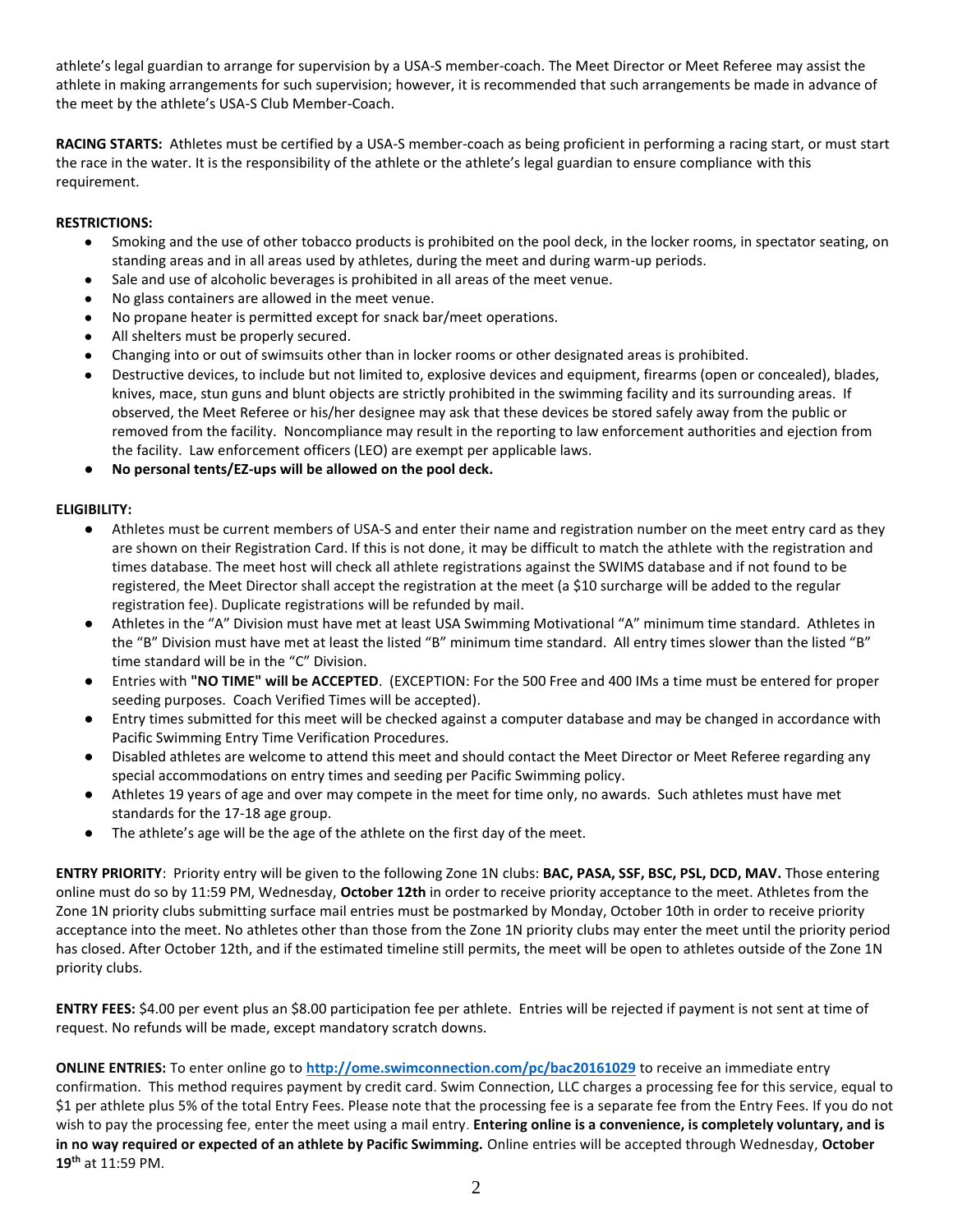**MAILED OR HAND DELIVERED ENTRIES**: Entries must be on the attached consolidated entry form. Forms must be filled out completely and printed clearly with athlete's best time. Entries must be postmarked by midnight, Monday, October 17<sup>th</sup> or hand delivered by 6:30 PM Wednesday, October 19<sup>th</sup>. No late entries will be accepted. Requests for confirmation of receipt of entries should include a self-addressed envelope.

## **Make check payable to**: **Burlingame Aquatic Club**

| Mail entries to: BAC Spooky Meet | Hand deliver entries to: BAC Spooky Meet |                      |
|----------------------------------|------------------------------------------|----------------------|
| c/o Meet Director                |                                          | c/o Ben Chung        |
| <b>PO Box 281</b>                |                                          | 1 Mangini Wav        |
| Burlingame, CA 94011             |                                          | Burlingame, CA 94010 |

**CHECK-IN:** The meet will be deck seeded. Athletes must check-in at the Clerk-of-Course. No event shall be closed more than 30 minutes before the scheduled start of the session. Close of check-in for all individual events shall be no more than 60 minutes before the estimated time of the start of the first heat of the event. Athletes who do not check in will not be seeded and will not be allowed to compete in that event.

**SCRATCHES:** Any athletes not reporting for or competing in an individual timed final event that they have checked in for shall not be penalized.

AWARDS: Individual events will be awarded in the A, B, and C Divisions. Ribbons for 1<sup>st</sup> – 8<sup>th</sup> place are given within each division to the following age groups: 6/un, 7-8, 9-10, and 11-12. Athletes 13 years of age and older will not receive ribbons. Standard "A" medals will be awarded to athletes achieving NEW National Motivational "A" times in each event, regardless of place achieved in the event. All awards must be picked up at the meet by club coach or club representative. Awards will not be mailed.

**ADMISSION:** Free. A two-day program will be available for \$4.00.

**SNACK BAR & HOSPITALITY:** A snack bar will be available throughout the competition. Coaches and working deck officials will be provided lunch. Hospitality will serve refreshments to timers and volunteers.

**MISCELLANEOUS:** No overnight parking is allowed. Facilities will not be provided after meet hours. On Sunday, October 30, between Session A and B, we will be hosting a Coaches' Halloween Costume Contest. All coaches are encouraged to attend the meet in costume!

## **MINIMUM OFFICIALS:**

| Club athletes entered in session | <b>Trained and carded officials requested</b> |
|----------------------------------|-----------------------------------------------|
| $1 - 10$                         |                                               |
| $11 - 25$                        |                                               |
| 26-50                            |                                               |
| 51-75                            |                                               |
| 76-100                           |                                               |
| 100 or more                      | 5 and up (1 for every 25 athletes)            |

| SATURDAY, OCTOBER 29TH |          |           | SUNDAY, OCTOBER 30TH |        |          |           |        |
|------------------------|----------|-----------|----------------------|--------|----------|-----------|--------|
| <b>8 &amp; UN</b>      | $9 - 10$ | $11 - 12$ | $13 - 18$            | 8 & UN | $9 - 10$ | $11 - 12$ | 13-18  |
| 50 BK                  | 100 BK   | 200 BK    | 100 BK               | 25 FR  | 100 FR   | 50 BK     | 200 FR |
| 25 FL                  | 50 FL    | 100 BR    | 200 BR               | 25 BR  | 50 BK    | 200 FL    | 100 FL |
| <b>50 FR</b>           | 50 FR    | 100 FR    | 50 FR                | 100 IM | 100 BR   | 100 IM    | 100 FR |
|                        | 500 FR** | 400 IM*   | 500 FR**             |        | 100 IM   | 200 FR    | 200 IM |

#### **EVENT SUMMARY**

**\* All 400 IM athletes must enter a seed time (coach verified time is okay) for proper seeding purposes.**

**\*\* All 500 Free athletes must enter a seed time (coach verified time is okay) for proper seeding purposes, and must provide their own timers and lap counters.**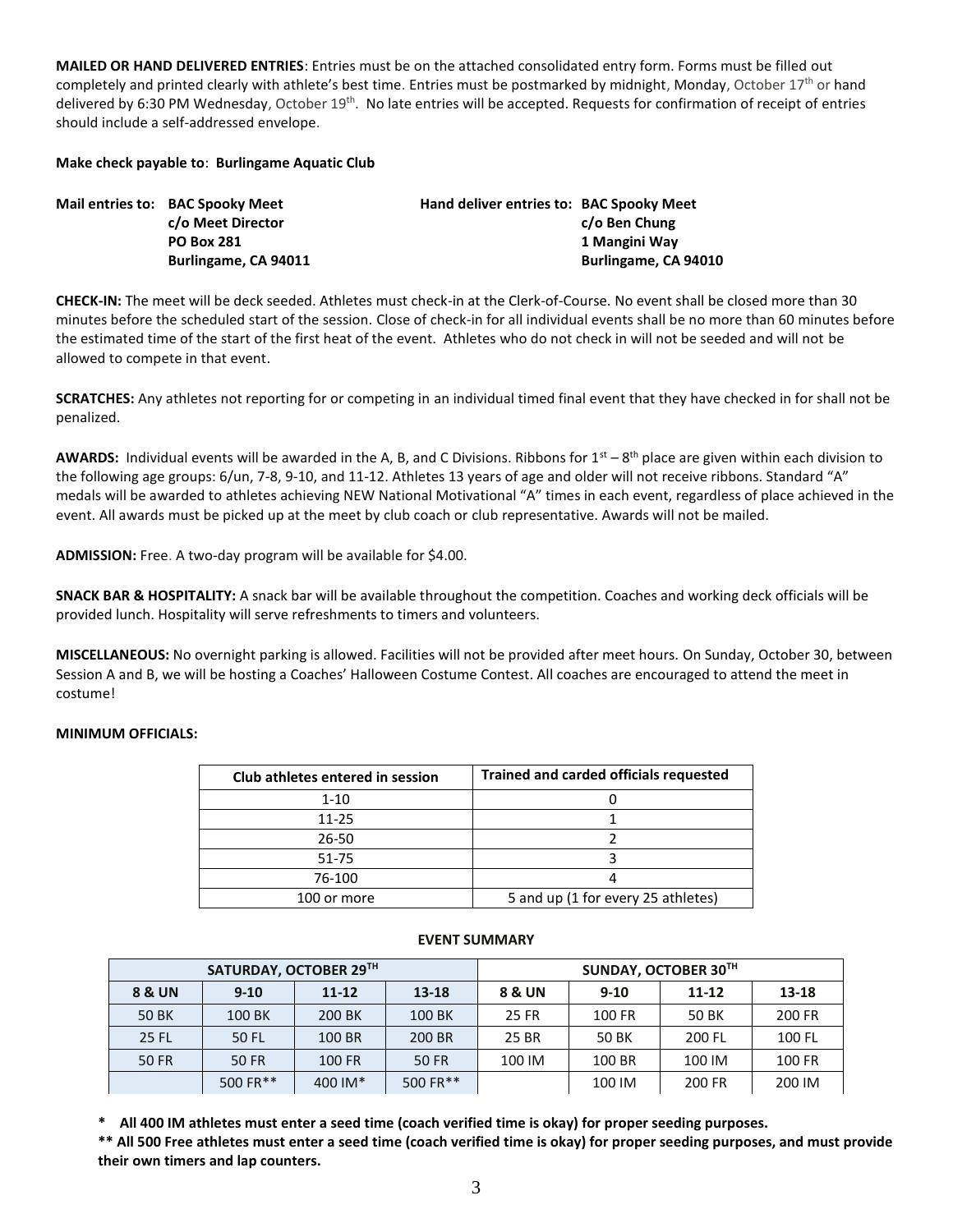| SATURDAY, OCTOBER 29th        |                  |                              | <b>SUNDAY, OCTOBER</b>        |                  |
|-------------------------------|------------------|------------------------------|-------------------------------|------------------|
| <b>GIRLS</b><br><b>EVENT#</b> | <b>EVENT</b>     | <b>BOYS</b><br><b>EVENT#</b> | <b>GIRLS</b><br><b>EVENT#</b> | <b>EVENT</b>     |
| <b>SESSION A</b>              |                  |                              |                               | <b>SESSION A</b> |
| $\mathbf{1}$                  | 11-12 200 Back   |                              | 47                            | 13-14 200 Free   |
| 3                             | 13-14 100 Back   | 4                            | 49                            | 15-OV 200 Free   |
| 5                             | 15-OV 100 Back   | 6                            | 51                            | 11-12 50 Back    |
| $\overline{7}$                | 11-12 100 Breast |                              | 53                            | 13-14 100 Fly    |
| 9                             | 13-14 200 Breast | 10                           | 55                            | 15-OV 100 Fly    |
| 11                            | 15-OV 200 Breast | 12                           | 57                            | 11-12 200 Fly    |
| 13                            | 11-12 100 Free   |                              | 59                            | 13-14 100 Free   |
| 15                            | 13-14 50 Free    | 16                           | 61                            | 15-OV 100 Free   |
| 17                            | 15-OV 50 Free    | 18                           | 63                            | 11-12 100 IM     |
| 19                            | 11-12 400 IM     |                              | 65                            | 13-14 200 IM     |
| 21                            | 13-14 500 Free*  | 22                           | 67                            | 15-OV 200 IM     |
| 23                            | 15-OV 500 Free*  | 24                           | 69                            | 11-12 200 Free   |
| <b>SESSION B</b>              |                  |                              | <b>SESSION B</b>              |                  |
| 25                            | 9-10 100 Back    | 26                           | 71                            | 9-10 100 Free    |
|                               | 11-12 200 Back   | 28                           | 73                            | 8-UN 25 Free     |
| 29                            | 8-UN 50 Back     | 30                           |                               | 11-12 50 Back    |
| 31                            | 9-10 50 Fly      | 32                           | 77                            | 9-10 50 Back     |
|                               | 11-12 100 Breast | 34                           |                               | 11-12 200 Fly    |
| 35                            | 8-UN 25 Fly      | 36                           | 81                            | 8-UN 25 Breast   |
| 37                            | 9-10 50 Free     | 38                           | 83                            | 9-10 100 Breast  |
|                               | 11-12 100 Free   | 40                           |                               | 11-12 100 IM     |
| 41                            | 8-UN 50 Free     | 42                           | 87                            | 8-UN IM          |
|                               | 11-12 400 IM     | 44                           | 89                            | 9-10 100 IM      |
| 45                            | 9-10 500 Free*   | 46                           |                               | 11-12 200 Free   |

| SATURDAY, OCTOBER 29th |                  |                              | SUNDAY, OCTOBER 30TH          |                  |                              |
|------------------------|------------------|------------------------------|-------------------------------|------------------|------------------------------|
| <b>IRLS</b><br>ENT#    | <b>EVENT</b>     | <b>BOYS</b><br><b>EVENT#</b> | <b>GIRLS</b><br><b>EVENT#</b> | <b>EVENT</b>     | <b>BOYS</b><br><b>EVENT#</b> |
| <b>SESSION A</b>       |                  |                              |                               | <b>SESSION A</b> |                              |
| $\mathbf{1}$           | 11-12 200 Back   |                              | 47                            | 13-14 200 Free   | 48                           |
| $\mathbf{3}$           | 13-14 100 Back   | 4                            | 49                            | 15-OV 200 Free   | 50                           |
| $\overline{5}$         | 15-OV 100 Back   | 6                            | 51                            | 11-12 50 Back    |                              |
| $\overline{7}$         | 11-12 100 Breast |                              | 53                            | 13-14 100 Fly    | 54                           |
| $\mathsf g$            | 13-14 200 Breast | 10                           | 55                            | 15-OV 100 Fly    | 56                           |
| 11                     | 15-OV 200 Breast | 12                           | 57                            | 11-12 200 Fly    |                              |
| 13                     | 11-12 100 Free   |                              | 59                            | 13-14 100 Free   | 60                           |
| 15                     | 13-14 50 Free    | 16                           | 61                            | 15-OV 100 Free   | 62                           |
| 17                     | 15-OV 50 Free    | 18                           | 63                            | 11-12 100 IM     |                              |
| 19                     | 11-12 400 IM     |                              | 65                            | 13-14 200 IM     | 66                           |
| 21                     | 13-14 500 Free*  | 22                           | 67                            | 15-OV 200 IM     | 68                           |
| 23                     | 15-OV 500 Free*  | 24                           | 69                            | 11-12 200 Free   |                              |
| <b>SESSION B</b>       |                  |                              |                               | <b>SESSION B</b> |                              |
| 25                     | 9-10 100 Back    | 26                           | 71                            | 9-10 100 Free    | 72                           |
|                        | 11-12 200 Back   | 28                           | 73                            | 8-UN 25 Free     | 74                           |
| 29                     | 8-UN 50 Back     | 30                           |                               | 11-12 50 Back    | 76                           |
| 31                     | 9-10 50 Fly      | 32                           | 77                            | 9-10 50 Back     | 78                           |
|                        | 11-12 100 Breast | 34                           |                               | 11-12 200 Fly    | 80                           |
| 35                     | 8-UN 25 Fly      | 36                           | 81                            | 8-UN 25 Breast   | 82                           |
| 37                     | 9-10 50 Free     | 38                           | 83                            | 9-10 100 Breast  | 84                           |
|                        | 11-12 100 Free   | 40                           |                               | 11-12 100 IM     | 86                           |
| 41                     | 8-UN 50 Free     | 42                           | 87                            | 8-UN IM          | 88                           |
|                        | 11-12 400 IM     | 44                           | 89                            | 9-10 100 IM      | 90                           |
| 45                     | 9-10 500 Free*   | 46                           |                               | 11-12 200 Free   | 92                           |

**\*All 500 Free athletes must provide their own timers and lap counters.**

Use the following URL to find the time standards: <http://www.pacswim.org/swim-meet-times/standards>